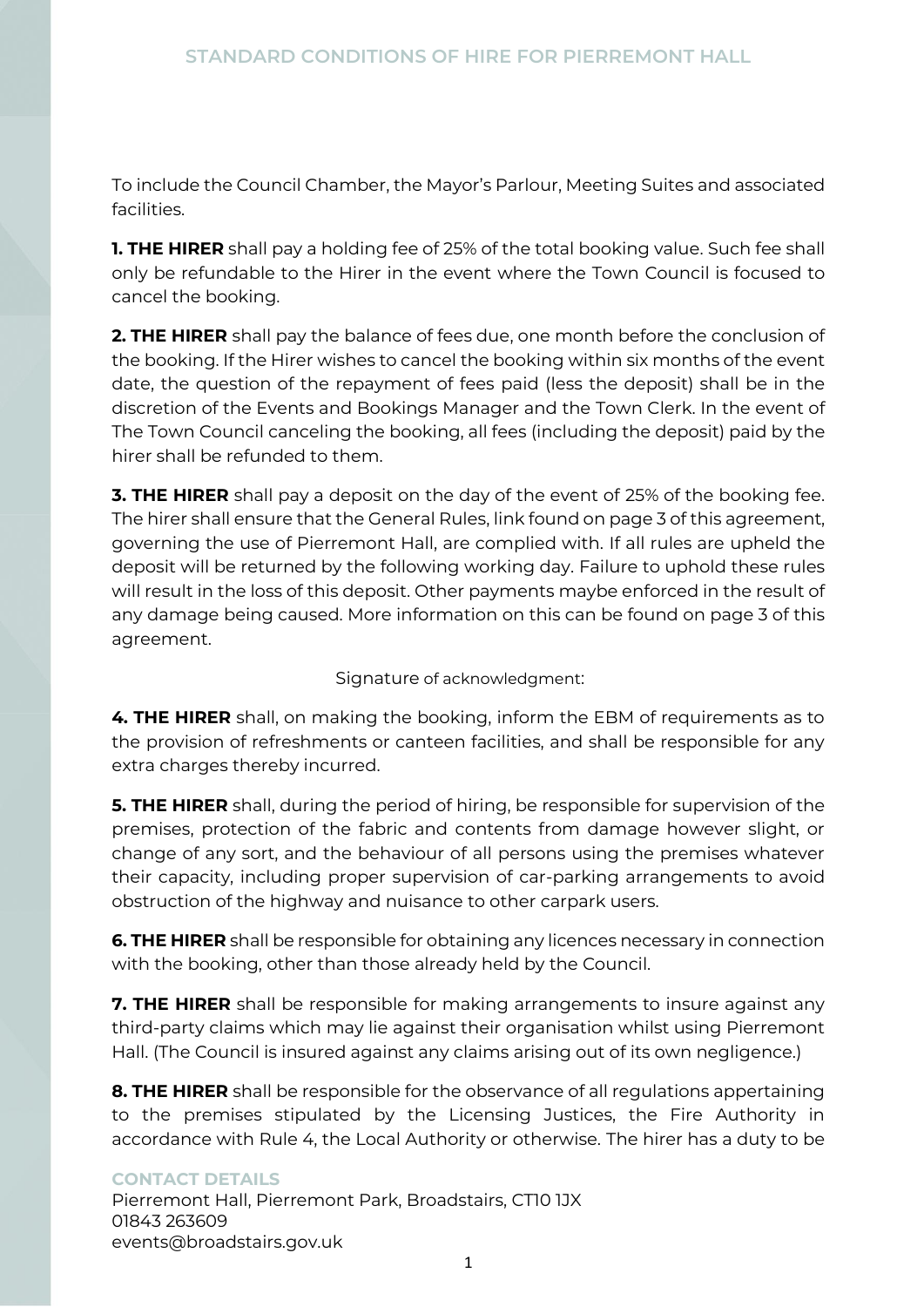

aware of the fire regulations relating to the premises, to know what to do in the event of an emergency, and to ensure that all who attend are similarly aware. An Emergency Plan for Hirers and a Fire Safety sheet can be found on page 4 and 5 of this agreement.

**9. The HIRER** shall obtain permission from the Events Manager for any electrical items brought onto the premises for use during events/functions. The Hirer is responsible for ensuring that such items, including plugs and leads, are in good condition, and that sockets are not overloaded. Evidence of Portable Appliance Testing (PAT) should be provided if you have it.

**10. THE HIRER** shall not sub-let or use the premises for any unlawful purpose or in any unlawful way nor do anything or bring on to the premises anything which may endanger the premises, their users, or any insurance policies relating thereto.

**11. THE HIRER** shall indemnify the Council for the cost of repair of any damage done to any part of the property including the curtilage thereof or the contents of the building during or as a result of a booking. Such damage will enforce a loss of deposit as stated in subject 3. of this agreement.

**12. THE HIRER** shall, if selling goods on the premises, comply with Fair Trading Laws and any local code of practice issued in connection with such sales. In particular, the Hirer shall ensure that the total prices of all goods and services are prominently displayed, as shall be the organiser's name and address, and that any discounts offered are based only on Manufacturers' Recommended Retail Prices.

**13. THE HIRER** shall, ensure that the premises are not used as a platform for extremists and is not used to disseminate extremist views. The Hirer will ensure that their views or those of their attended guests, do not draw people into terrorism, radicalisation, and/or extremism.

**14. THE HIRER** shall, close and ensure all windows and doors are closed when leaving the premises

**15. THE HIRER** shall ensure that the capacity limits are met in order to comply with Fire Regulations. The number of people permitted on the premises must not exceed the following limits: Chamber Hall (maximum 70 guests), Mayor's Parlour (maximum 16 guests) & Meeting Suite (maximum 12 guests).

**16. THE HIRER** understands that building works to upkeep the safety of the property could be enforced during the period of your booking. Any such plans will be shared with the HIRER by the council and could be notified with as little notice as on the day of the event.

**17. THE HIRER** is aware that any equipment or property left unattended is not the responsibility of the council. It is advised that the HIRER should arrange security for anything left on the grounds of the property unattended.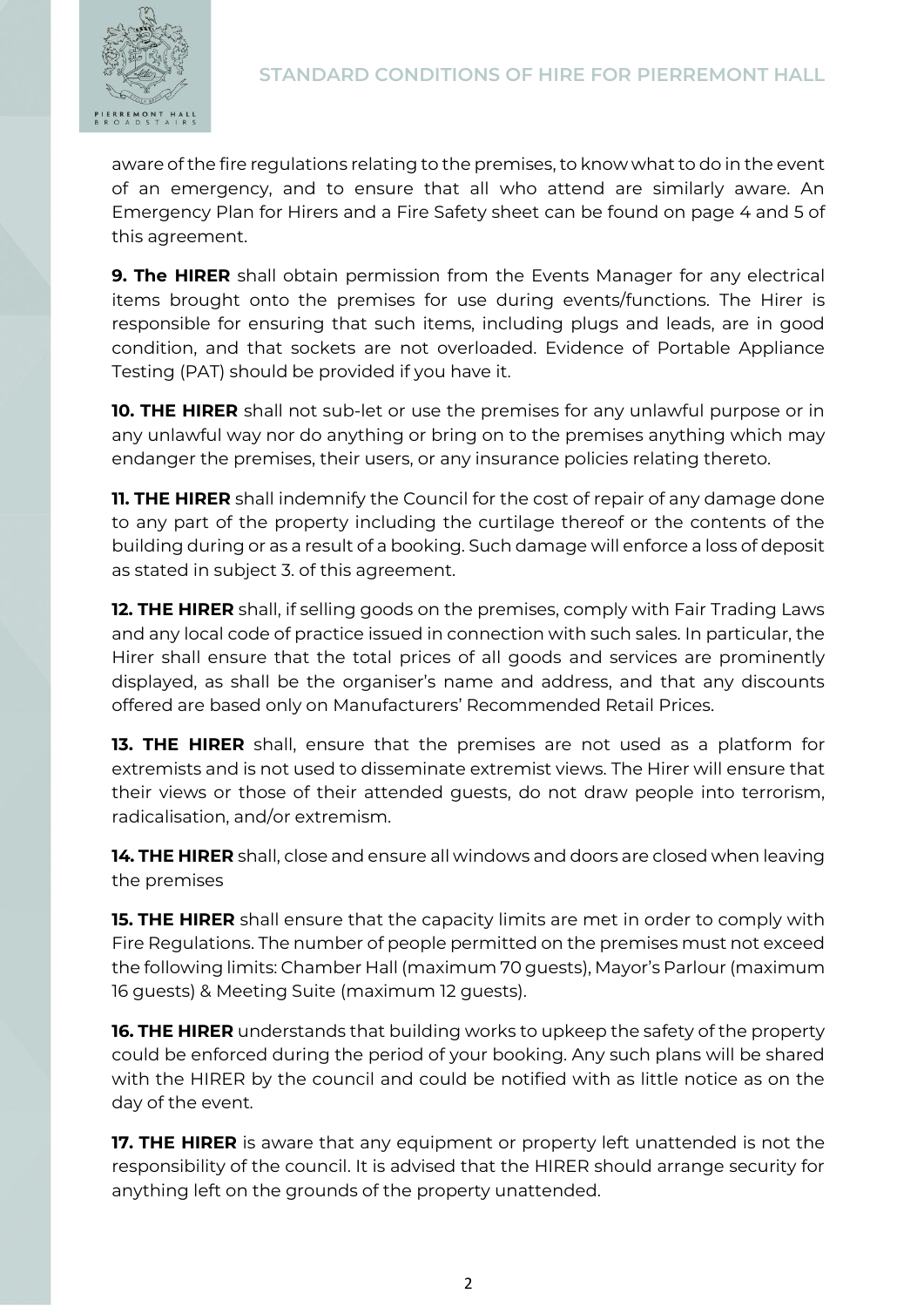

**18. THE HIRER** is aware that the property is located in a public park. Any antisocial behaviour by the public are out of the council's control.

#### **GENERAL RULES**

The use of Pierremont Hall and its facilities is subject to the following rules and, in the case of hirers, to certain standard conditions incorporated in the hiring agreement. Failure to uphold these rules will result in the loss of an extra 25% of the booking fee, as stated in section 3. of their hire agreement. If damage is caused by any act or neglect of the Hirer or anyone for whom the hirer is responsible, or anyone permitted by the Hirer to enter the building, then the hirer will also be expected to pay for any damage if the damaged cost is greater than the 25% holding deposit.

Please read the following rules here: *https://pierremonthall.co.uk/terms-conditions/*

Signature of acknowledgment: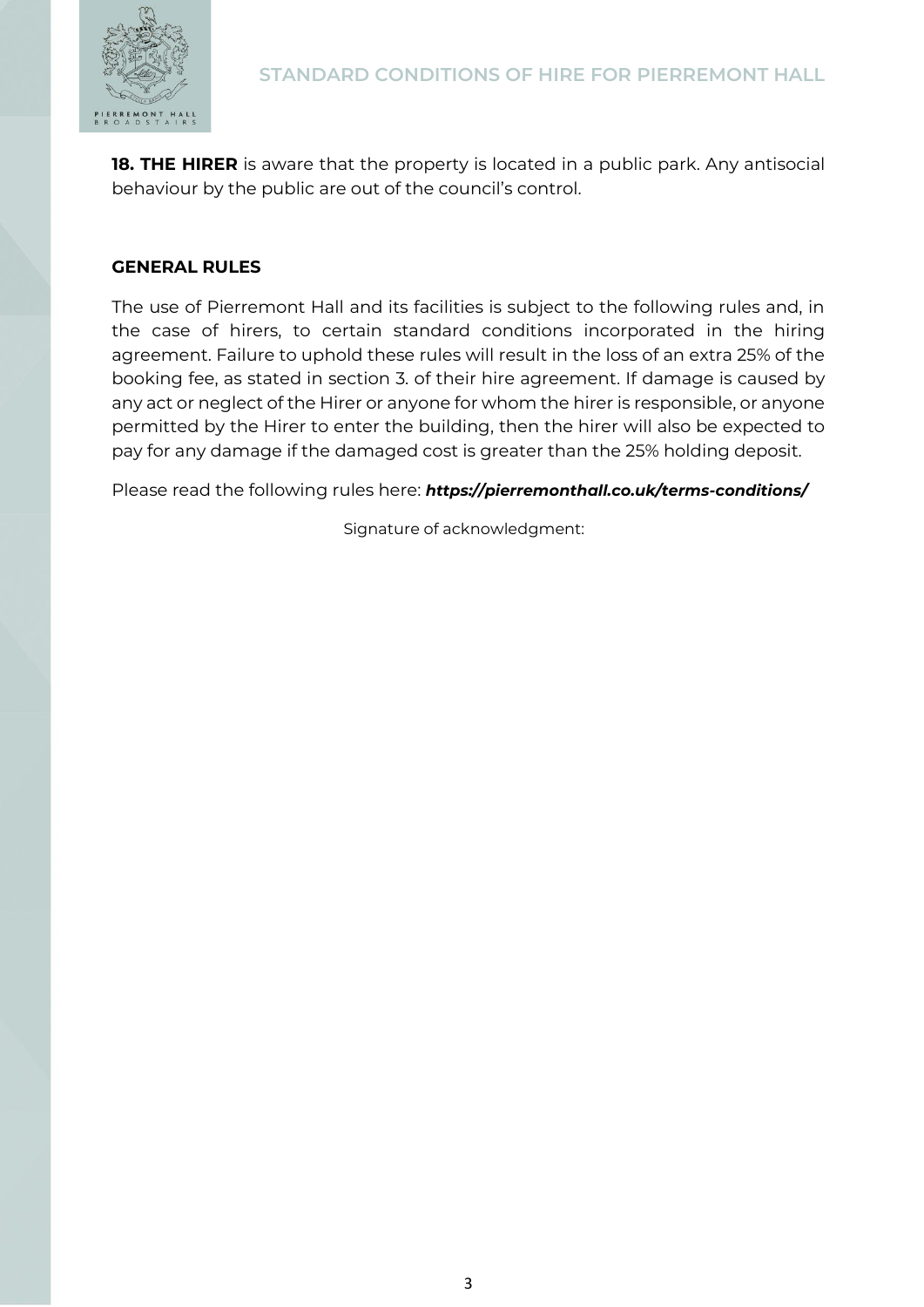

# **EMERGENCY ACTION FOR HIRERS**

**THE HIRER** has a legal duty regarding the safety of the people who attend.

**THE HIRER** should make sure they know:

- what to do if there is a fire
	- o how to warn people
	- o how to evacuate people safely
	- o arrangements for contacting the emergency services (see next page)
- the emergency escape routes from the premises (bearing in mind that there may be some which you would not normally use, but might need to in an emergency)
- the safe place outside the building where people should assemble following an evacuation. *(The War Memorial - Junction of High Street and Pierremont Avenue, Broadstairs, Kent, CT10 1JX)*
- their responsibility to check that everyone is accounted for

**THE HIRER** will be responsible for specific actions. Such as contacting the emergency services, checking all rooms and toilets to make sure that no one is left on the premises, etc.

**THE HIRER** is responsible for making sure that any people with disabilities are helped from the premises and managing those individuals once they have left the premises to the safe place.

**THE HIRER** is responsible for ensuring that everyone who attends their meetings and/or events should be made aware of the following;

- there is no smoking allowed inside or within 10 meters of the premise (a smoking zone will be posted where safe)
- how the alarm will be raised if a fire is discovered
- who will take charge in the event of an emergency
- where the emergency exits are
- where to assemble once they have left the building *(The War Memorial - Junction of High Street and Pierremont Avenue, Broadstairs, Kent, CT10 1JX)*
- that, in the event of an emergency, they should not stop to collect their belongings but should leave immediately

**THE HIRER** is responsible for ensuring that:

- all escape routes and exits are kept clear
- the no-smoking policy is obeyed
- no naked flames are started (unless authorised and controlled, e.g. candles)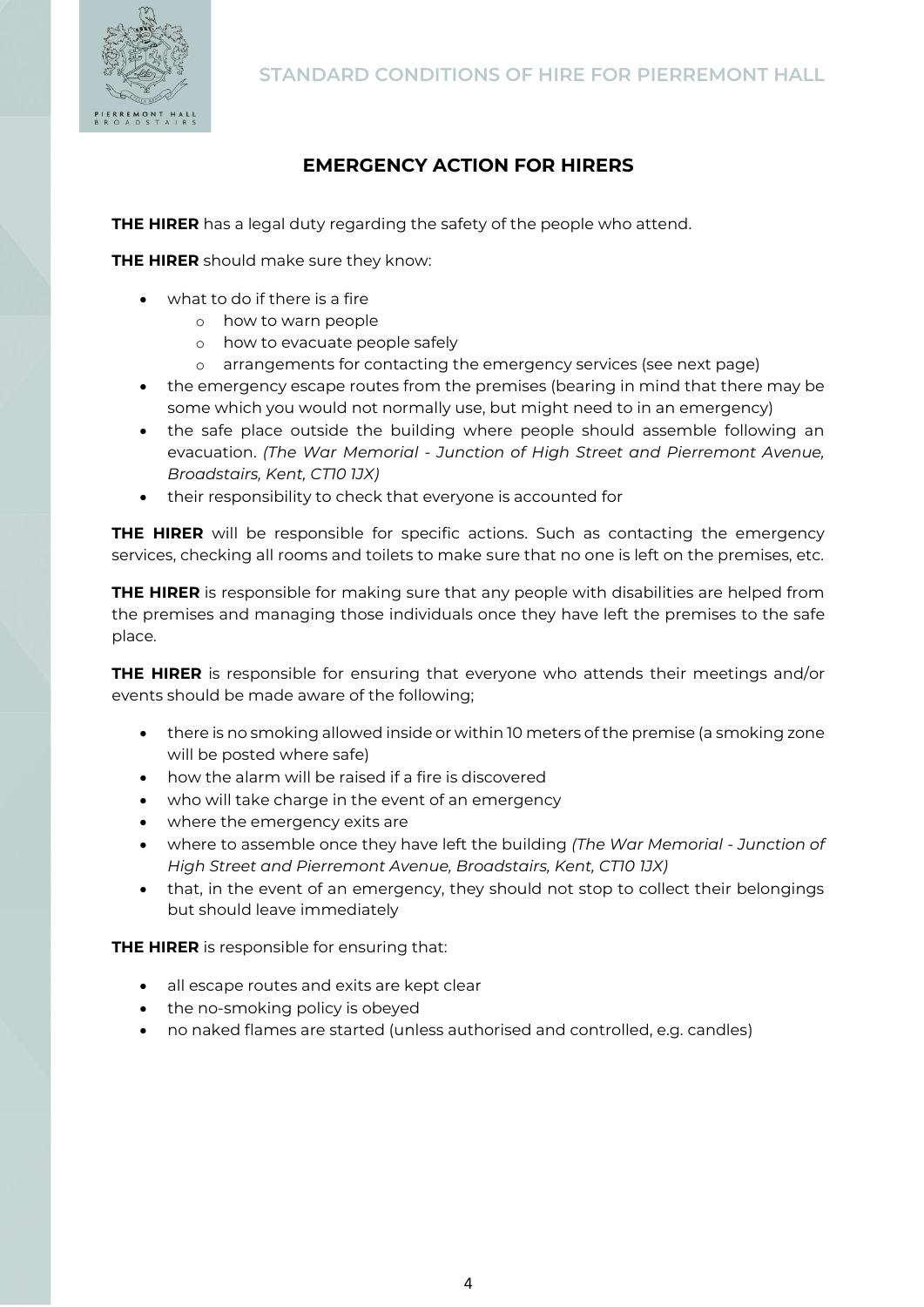



## **FIRE SAFETY**

### **PLEASE KEEP THIS DOCUMENT WITH YOU DURING THE HIRE OF THE HALL**

The Hall has smoke alarms situated in the kitchen, hall, lobby and the main corridors – these are automated fire alarm systems. However, if a fire can be seen, activate the alarm and then raise the alarm by shouting a warning e.g. 'we have a problem – please leave by the nearest exit.'

## **Do not try and tackle the fire yourself. In the event of a fire dial 999 – it's free of charge**

The call will be answered quickly by a BT operator who will say 'Emergency, which service do you require?'. Tell the operator what the emergency is:

- Stay calm, do not shout, pass your information slowly and clearly
- Give details of the address or location where help is needed.

#### The address of The Hall is **Pierremont Hall, Pierremont Avenue, Broadstairs CT10 1JX**

- Landmarks may assist the fire crews to locate the address. i.e. Pierremont Park
- Be ready to give some more details to the Fire Brigade operator. They may ask several questions about the emergency.
- Listen to any questions you are being asked
- Stay on the line even if you hear the sirens close by … they may not be coming to you.

Remember, in the event of a fire:

- Get Out
- Call the Fire Brigade Out
- And Stay Out

If you have called the Fire and Rescue Service and are awaiting their arrival, there are things you may be able to do to help:

• Attract the attention of the fire crew from a safe place as they approach. This is to assist them to locate the property as it may not be immediately obvious.

You may be asked the following by the Fire Officer in charge:

- What is on fire?
- Where is the fire?
- Is anybody trapped or missing?
- Is anybody injured?

Try to stay calm and be as accurate as possible when answering. This will help the Fire Officer decide what action to take